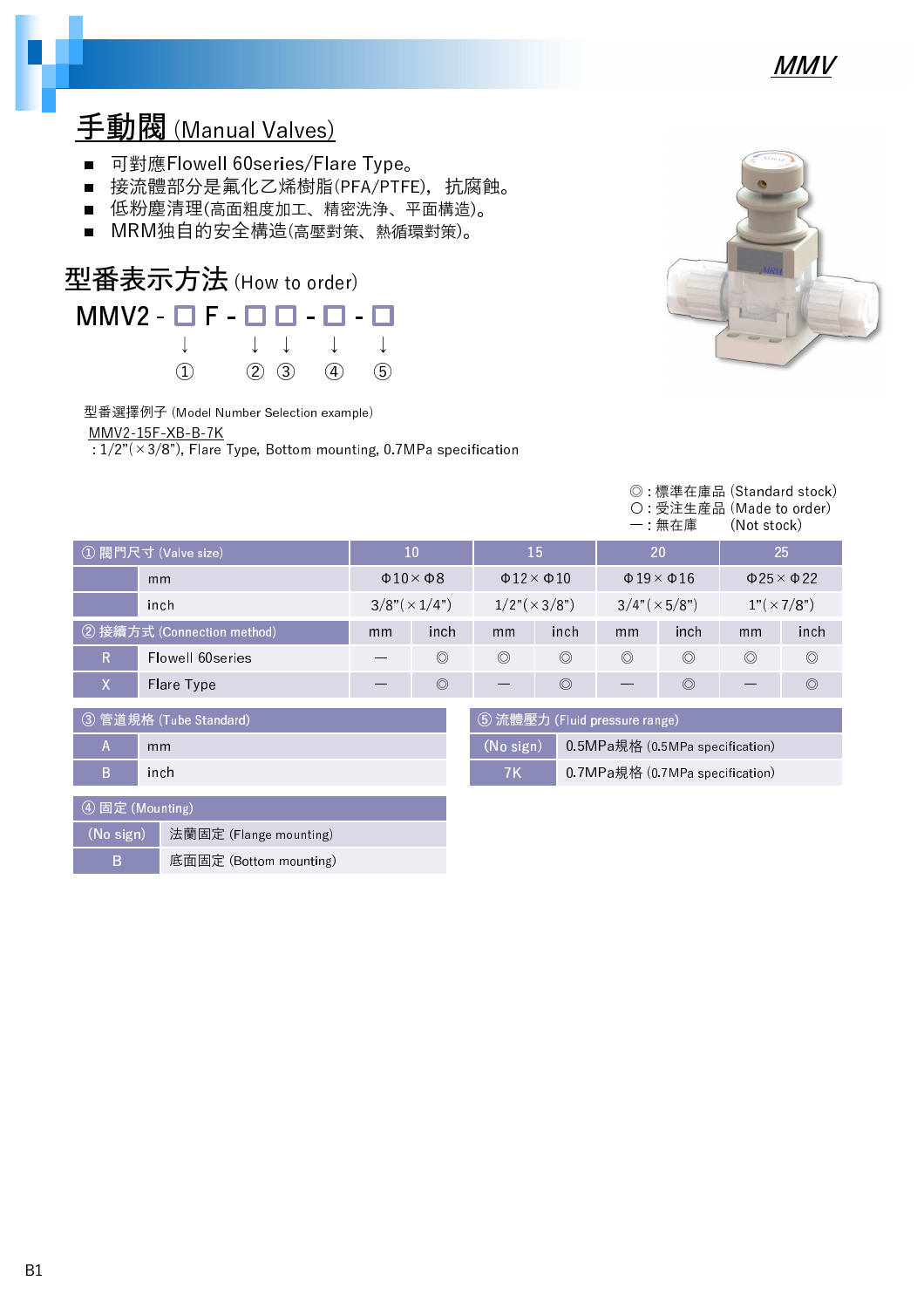## MMV

# 内部構造(Internal structure)



| 品番 (No)           | 零件名 (Parts name)  | 材質 (Material) |
|-------------------|-------------------|---------------|
| $\left( 1\right)$ | 外殼 (Case)         | ΡP            |
| $\rm(2)$          | 升降件 (Shaft)       | РP            |
| 3                 | 填料式旋塞閥 (Stuffing) | PP            |
| $\left( 4\right)$ | 薄膜 (Diaphragm)    | PTFE          |
| (5)               | 本體 (Body)         | PFA           |
| $\left( 6\right)$ | 底座 (Base)         | РP            |

## 規格 (Specifications)

| 使用流體 (Fluid)                                 |                                            | 化學品·純水·氣體 (Chemical liquid, DIW, Gas) ※1 |                   |                    |           |          |  |
|----------------------------------------------|--------------------------------------------|------------------------------------------|-------------------|--------------------|-----------|----------|--|
| 流體溫度 (Fluid temperature range)               |                                            | $10\sim100^{\circ}$ C                    |                   |                    |           |          |  |
|                                              | 大氣溫度 (Atmospheric temperature)             |                                          | $0\sim$ 40°C      |                    |           |          |  |
|                                              | 接觸液體部材質 (Materials of liquid flowed parts) |                                          | 本體 (Body)         |                    |           | PFA      |  |
|                                              |                                            |                                          | 薄膜 (Diaphragm)    |                    |           | $:$ PTFE |  |
|                                              | 操作方式 (Operating system)                    |                                          | 手動式 (Manual type) |                    |           |          |  |
| 閥門尺寸 (Valve size)                            |                                            | 10(3/8")                                 | 15(1/2")          | 20(3/4")           | 25(1")    |          |  |
| 通氣孔 (Orifice)                                |                                            | $\Phi$ 8                                 | $\Phi$ 10         | $\Phi$ 16          | $\Phi$ 22 |          |  |
| 流體壓力 (Fluid pressure range)                  |                                            |                                          |                   |                    |           |          |  |
| $IN \rightarrow OUT$<br>0.5MPa規格             |                                            | $0\sim 0.5$ MPa                          |                   |                    |           |          |  |
| (0.5MPa specification)<br>背壓 (Back pressure) |                                            | $0\!\sim\!0.5$ MPa                       |                   |                    |           |          |  |
| 0.7MPa規格<br>(0.7MPa specification)           |                                            | $IN \rightarrow OUT$                     | $0\sim 0.7$ MPa   |                    |           |          |  |
|                                              |                                            | 背壓 (Back pressure)                       |                   | $0\!\sim\!0.7$ MPa |           |          |  |

Manual Valve 動 閥

**Pillar Super 30** 

PTFE

PFA

**Other**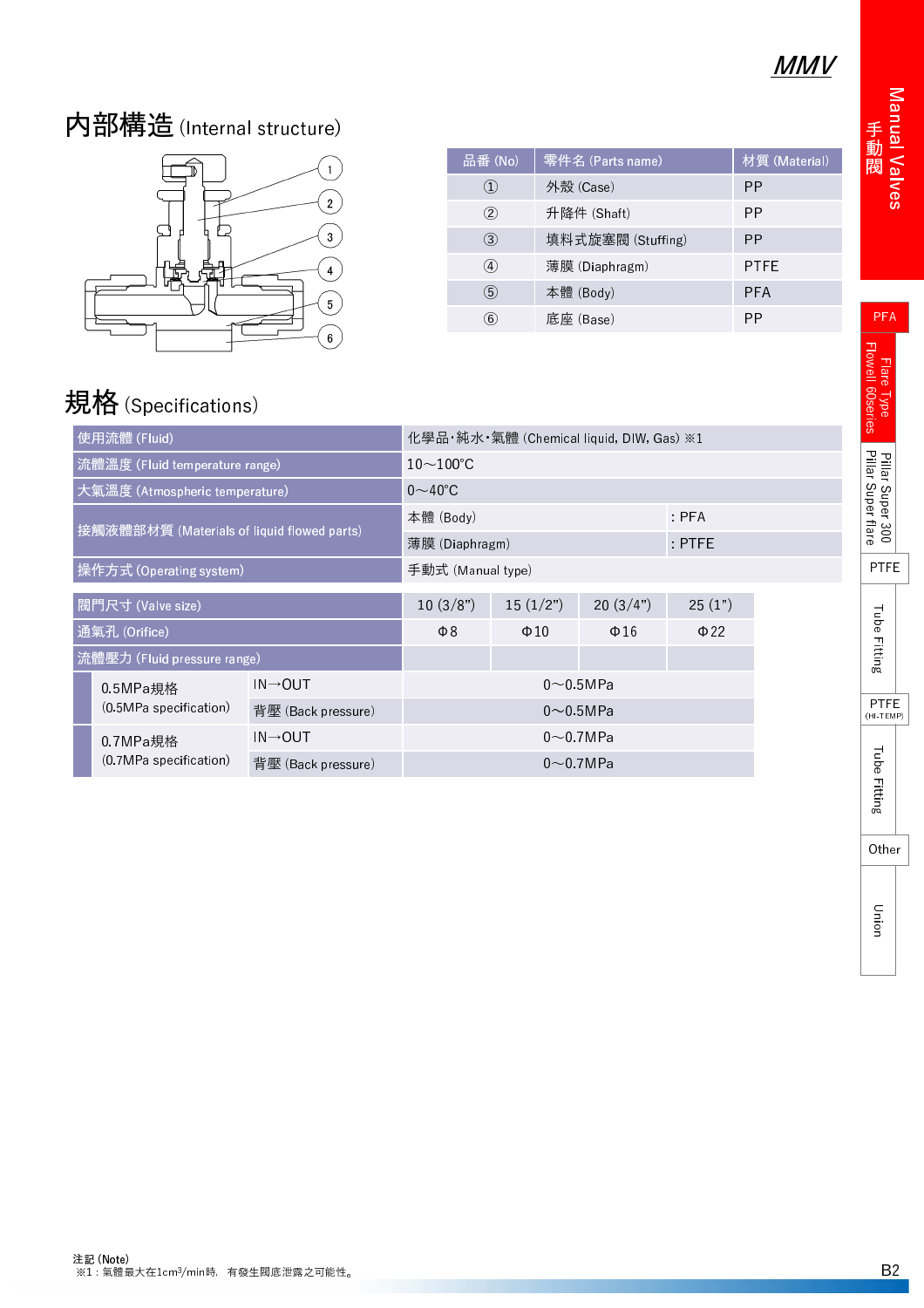尺寸 (Dimensions)

 $\blacktriangleright$  3/8"( $\times$ 1/4")

### $MMV2 - 10 F - \Box$   $\Box$  -  $\Box$  -  $\Box$







| '接續方式<br>(Connection method) | А    |
|------------------------------|------|
| Flowell 60series             | 114  |
| Flare Type                   | 99.6 |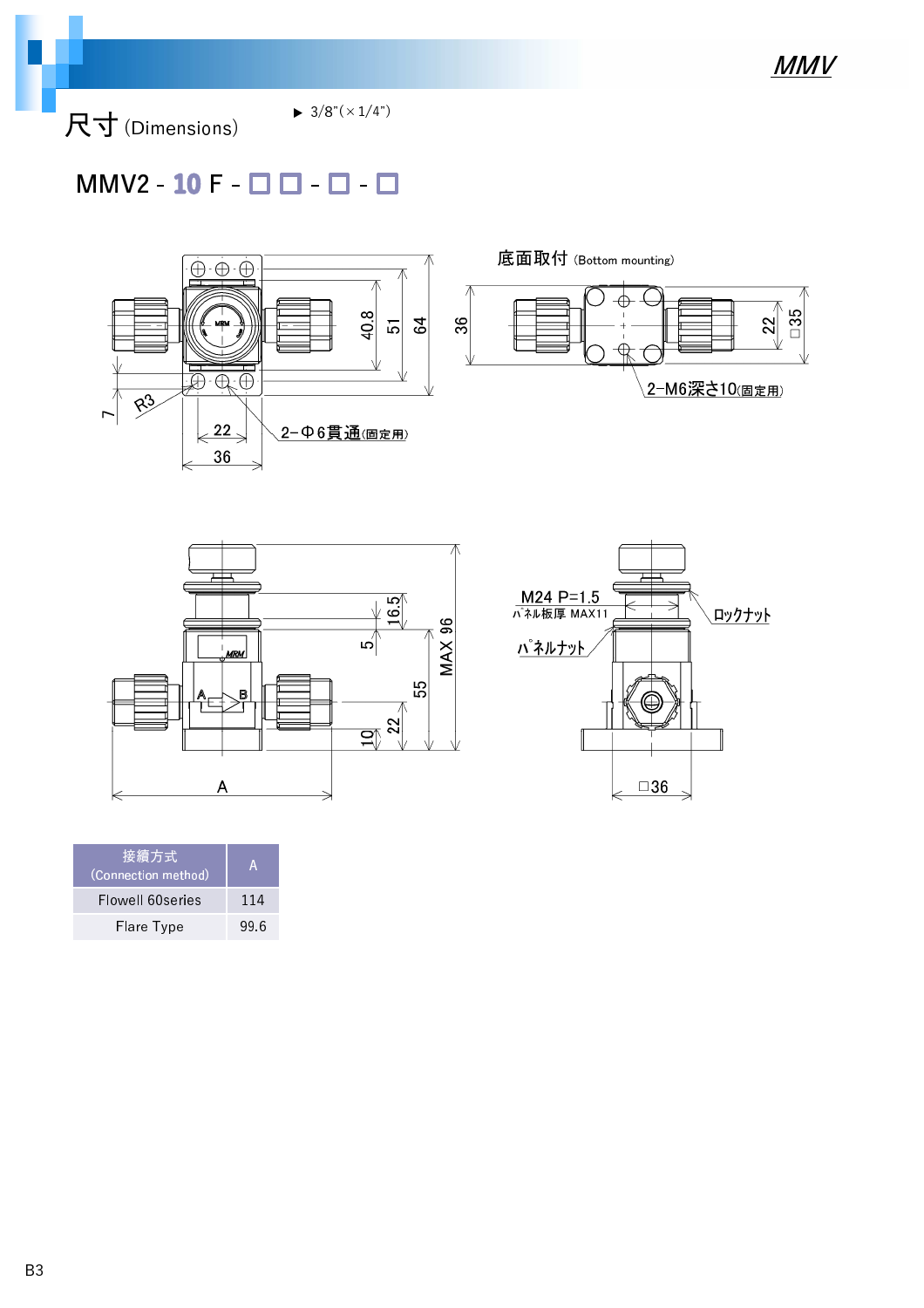Manual Valve 動 閥

PFA

r lare lyp l Flowell 60serie

#### 尺寸 (Dimensions)  $\blacktriangleright$   $\Phi$ 12× $\Phi$ 10  $\blacktriangleright$  1/2"( $\times$ 3/8")

### $MMV2 - 15F - 11 - 1 - 1$





| M24 P=1.5<br>パネル板厚 MAX11 | ロックナット       |
|--------------------------|--------------|
| <b>バネルナット</b>            |              |
|                          |              |
|                          |              |
|                          | $\square 36$ |

| 接續方 <u>式</u><br>(Connection method) | А     |
|-------------------------------------|-------|
| Flowell 60series                    | 114   |
| Flare Type                          | 103.6 |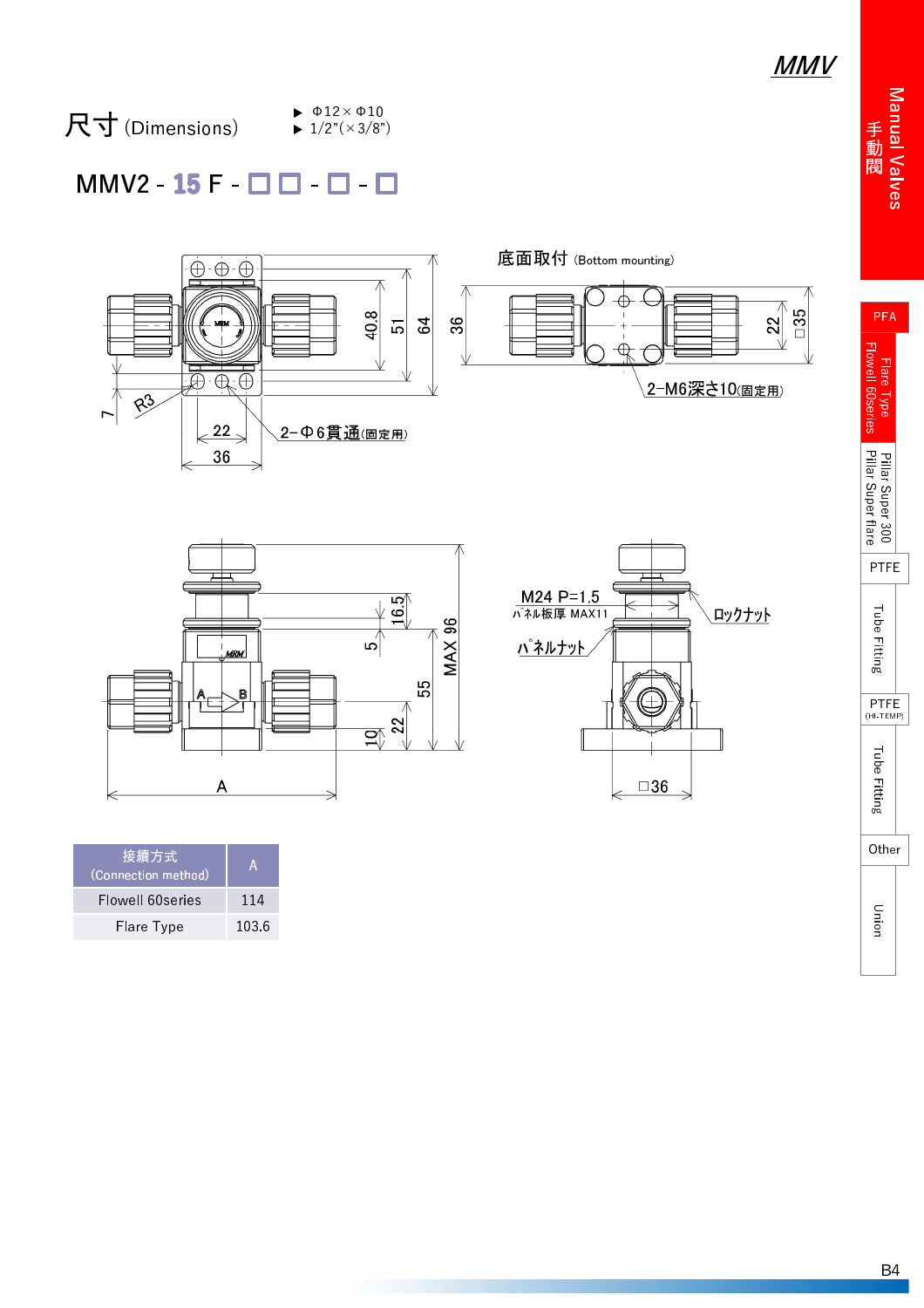尺寸 (Dimensions)

- $\blacktriangleright$   $\Phi$ 19× $\Phi$ 16  $\blacktriangleright$  3/4"( $\times$ 5/8")
- $MMV2 20 F \Box$   $\Box$   $\Box$



底面取付 (Bottom mounting)







| 接續方式<br>(Connection method) | VA.   |
|-----------------------------|-------|
| Flowell 60series            | 134   |
| Flare Type                  | 119.6 |